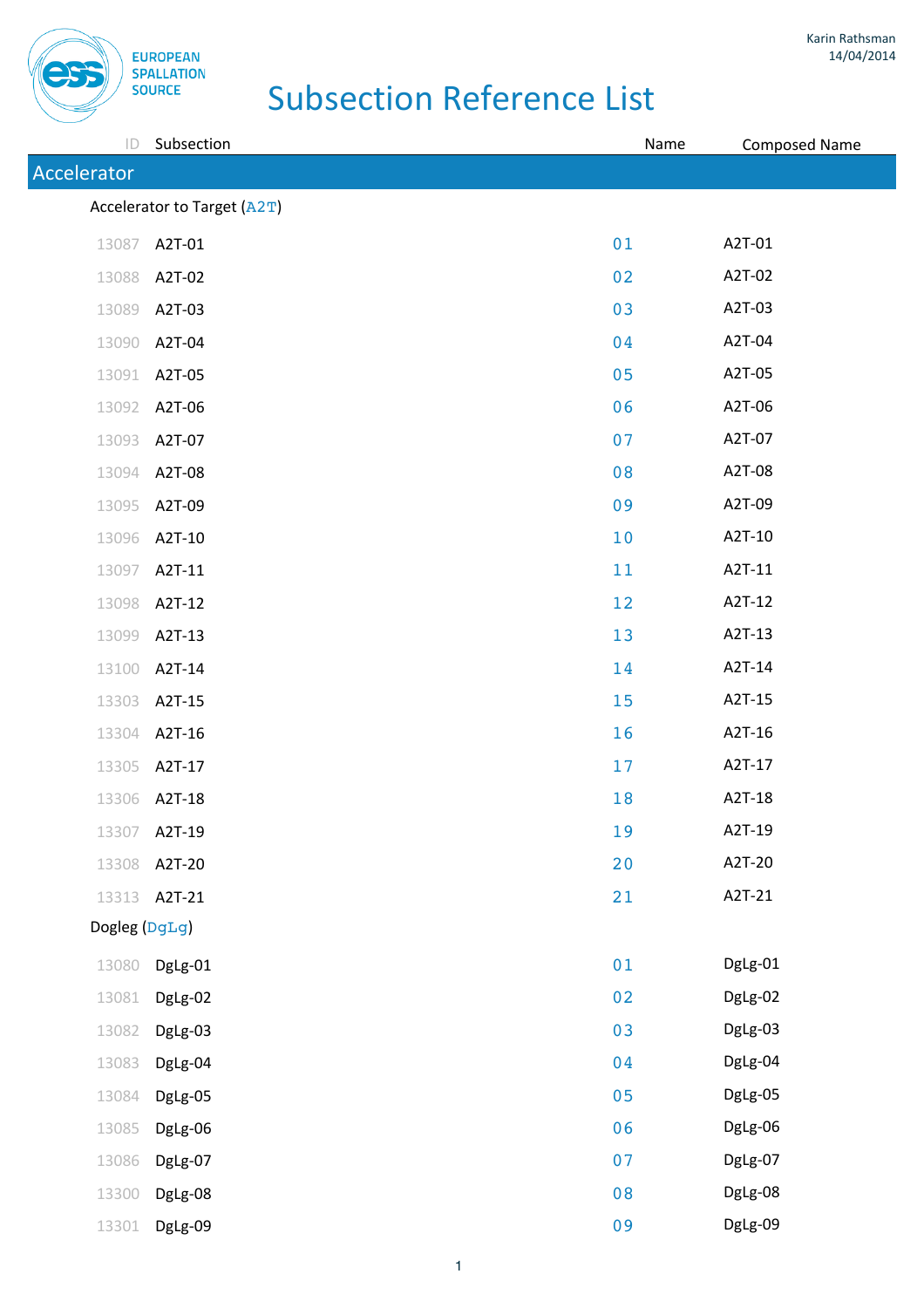| $\mathsf{ID}$   | Subsection             | Name           | <b>Composed Name</b> |  |
|-----------------|------------------------|----------------|----------------------|--|
| 13302           | DgLg-10                | $10$           | DgLg-10              |  |
| DumpLine (DmpL) |                        |                |                      |  |
| 13122           | DmpL-1                 | $1\,$          | DmpL-1               |  |
| 13123           | DmpL-2                 | $\overline{2}$ | DmpL-2               |  |
| 13124           | DmpL-3                 | 3              | DmpL-3               |  |
| 13125           | DmpL-4                 | $\overline{4}$ | DmpL-4               |  |
|                 | Drift Tube Linac (DTL) |                |                      |  |
| 13009           | <b>DTL-01</b>          | 01             | DTL-01               |  |
| 13010           | <b>DTL-02</b>          | 02             | <b>DTL-02</b>        |  |
| 13011           | <b>DTL-03</b>          | 03             | DTL-03               |  |
| 13012           | <b>DTL-04</b>          | 04             | DTL-04               |  |
| 13013           | <b>DTL-05</b>          | 05             | <b>DTL-05</b>        |  |
|                 | High Beta Linac (HBL)  |                |                      |  |
| 13044           | <b>HBL-01</b>          | 01             | <b>HBL-01</b>        |  |
| 13045           | <b>HBL-02</b>          | 02             | <b>HBL-02</b>        |  |
| 13046           | <b>HBL-03</b>          | 03             | <b>HBL-03</b>        |  |
| 13047           | <b>HBL-04</b>          | 04             | <b>HBL-04</b>        |  |
| 13048           | <b>HBL-05</b>          | 05             | <b>HBL-05</b>        |  |
| 13049           | <b>HBL-06</b>          | 06             | <b>HBL-06</b>        |  |
| 13050           | <b>HBL-07</b>          | 07             | <b>HBL-07</b>        |  |
| 13051           | <b>HBL-08</b>          | 08             | <b>HBL-08</b>        |  |
| 13052           | <b>HBL-09</b>          | 09             | <b>HBL-09</b>        |  |
| 13053           | <b>HBL-10</b>          | 10             | <b>HBL-10</b>        |  |
| 13054           | <b>HBL-11</b>          | 11             | <b>HBL-11</b>        |  |
| 13055           | <b>HBL-12</b>          | 12             | <b>HBL-12</b>        |  |
| 13056           | <b>HBL-13</b>          | 13             | <b>HBL-13</b>        |  |
| 13057           | <b>HBL-14</b>          | 14             | <b>HBL-14</b>        |  |
| 13058           | <b>HBL-15</b>          | 15             | <b>HBL-15</b>        |  |
| 13059           | <b>HBL-16</b>          | 16             | <b>HBL-16</b>        |  |
| 13060           | <b>HBL-17</b>          | 17             | <b>HBL-17</b>        |  |
| 13061           | <b>HBL-18</b>          | 18             | <b>HBL-18</b>        |  |
| 13062           | <b>HBL-19</b>          | 19             | <b>HBL-19</b>        |  |
| 13063           | <b>HBL-20</b>          | 20             | <b>HBL-20</b>        |  |
| 13064           | <b>HBL-21</b>          | 21             | <b>HBL-21</b>        |  |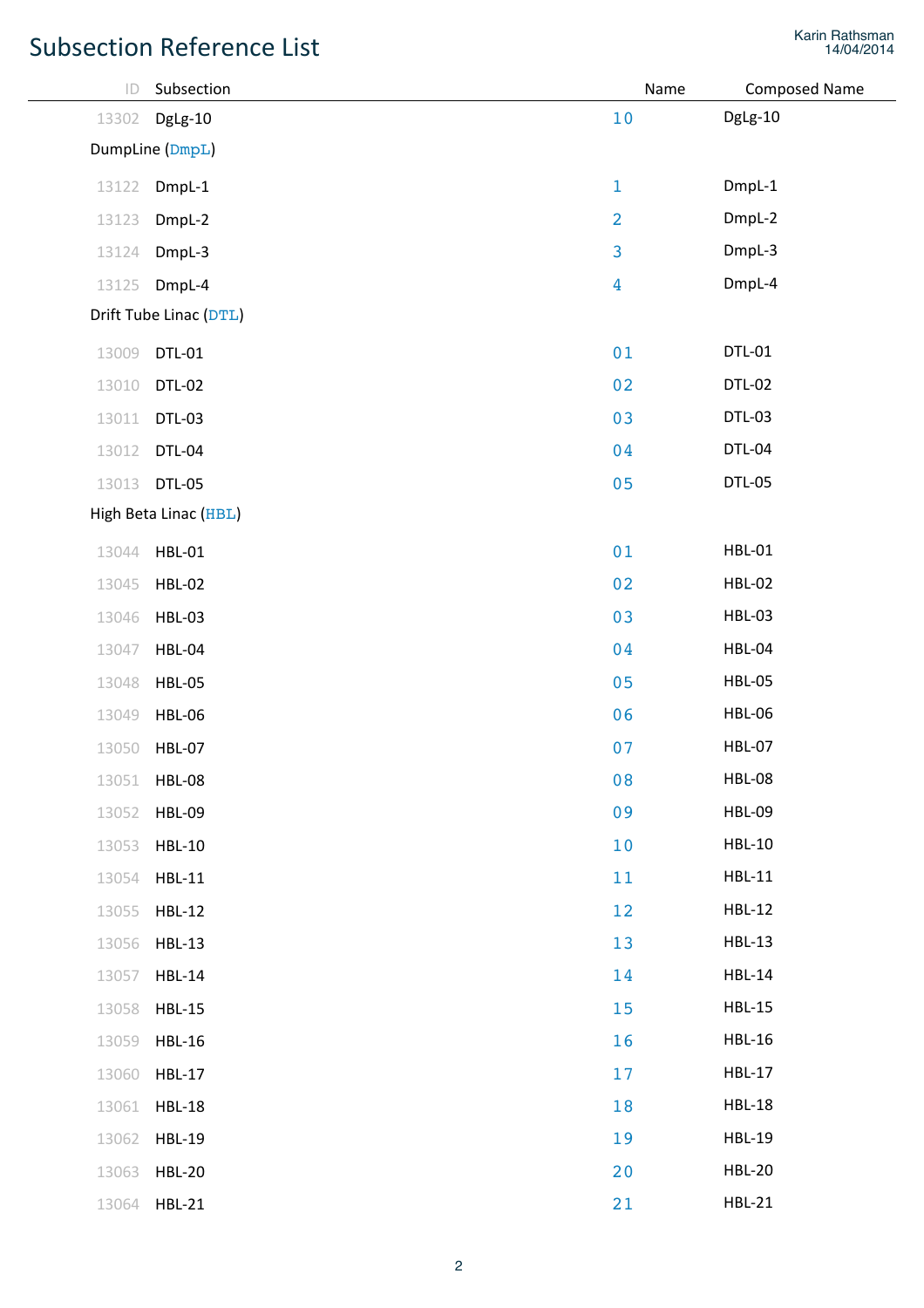| ID    | Subsection                                 | Name | <b>Composed Name</b> |
|-------|--------------------------------------------|------|----------------------|
|       | Ion Source (ISrc)                          |      |                      |
|       | 13001 <b>ISrc-01</b>                       | 01   | ISrc-01              |
|       | Low Energy Beam Transport (LEBT)           |      |                      |
|       | 13002 LEBT-01                              | 01   | LEBT-01              |
|       | 13003 LEBT-02                              | 02   | LEBT-02              |
|       | Medium Beta Linac (MBL)                    |      |                      |
| 13028 | <b>MBL-01</b>                              | 01   | <b>MBL-01</b>        |
| 13029 | MBL-02                                     | 02   | <b>MBL-02</b>        |
| 13030 | MBL-03                                     | 03   | <b>MBL-03</b>        |
| 13031 | MBL-04                                     | 04   | MBL-04               |
| 13032 | MBL-05                                     | 05   | <b>MBL-05</b>        |
| 13033 | MBL-06                                     | 06   | <b>MBL-06</b>        |
| 13034 | MBL-07                                     | 07   | <b>MBL-07</b>        |
| 13035 | <b>MBL-08</b>                              | 08   | <b>MBL-08</b>        |
| 13036 | MBL-09                                     | 09   | <b>MBL-09</b>        |
|       | <b>Medium Energy Beam Transport (MEBT)</b> |      |                      |
| 13005 | MEBT-01                                    | 01   | MEBT-01              |
| 13006 | MEBT-02                                    | 02   | MEBT-02              |
| 13007 | MEBT-03                                    | 03   | MEBT-03              |
| 13008 | MEBT-04                                    | 04   | MEBT-04              |
| 13310 | MEBT-05                                    | 05   | MEBT-05              |
| 13311 | MEBT-06                                    | 06   | MEBT-06              |
|       | Radio Frequency Quadrupole (RFQ)           |      |                      |
| 13004 | RFQ-01                                     | 01   | RFQ-01               |
|       | Spoke Linac (Spk)                          |      |                      |
| 13014 | Spk-01                                     | 01   | Spk-01               |
| 13015 | Spk-02                                     | 02   | Spk-02               |
| 13016 | Spk-03                                     | 03   | Spk-03               |
| 13017 | Spk-04                                     | 04   | Spk-04               |
| 13018 | Spk-05                                     | 05   | Spk-05               |
| 13019 | Spk-06                                     | 06   | Spk-06               |
| 13020 | Spk-07                                     | 07   | Spk-07               |
| 13021 | Spk-08                                     | 08   | Spk-08               |
| 13022 | Spk-09                                     | 09   | Spk-09               |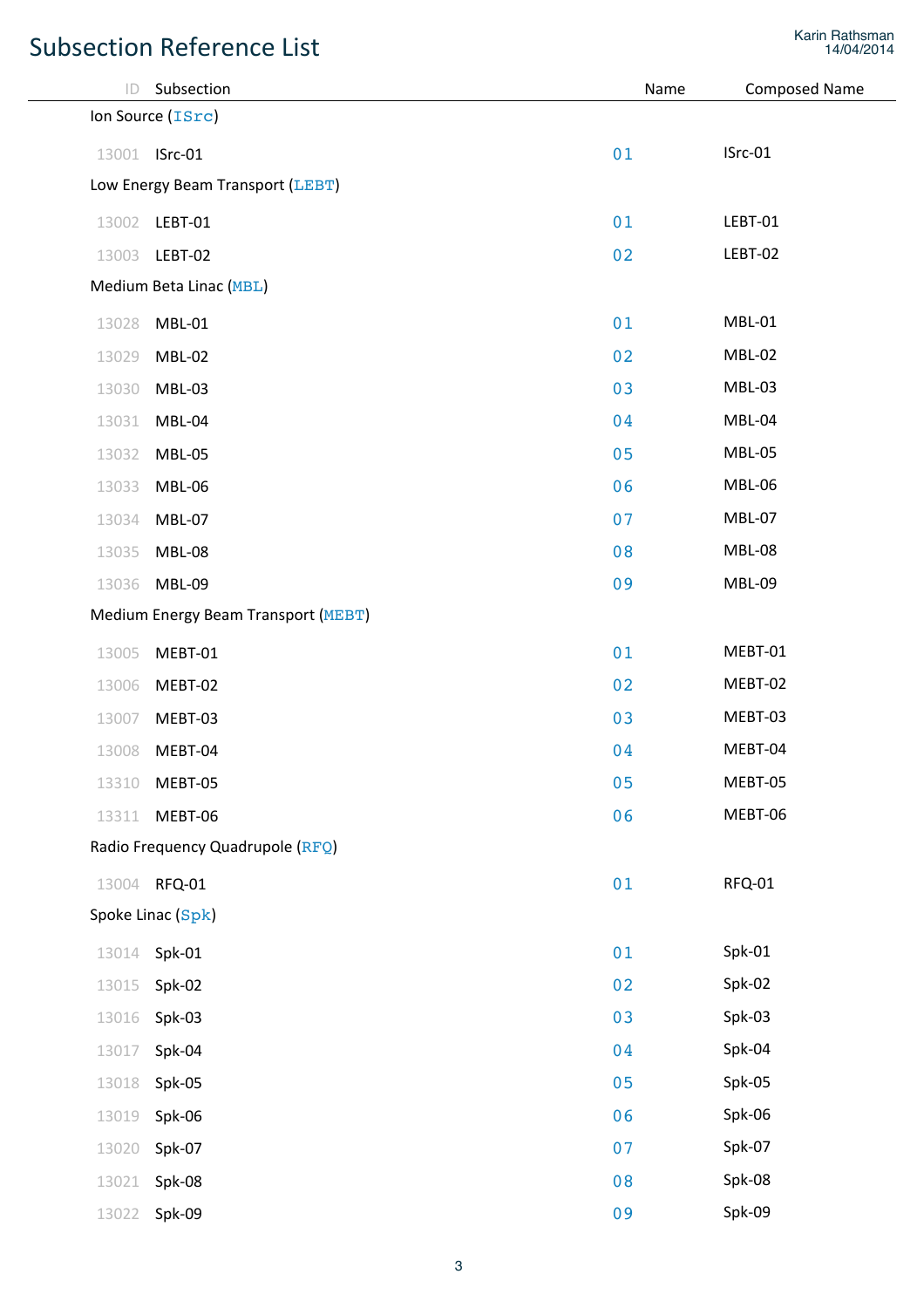| $\mathsf{ID}$            | Subsection                        | Name | <b>Composed Name</b> |  |
|--------------------------|-----------------------------------|------|----------------------|--|
| 13023                    | $Spk-10$                          | 10   | $Spk-10$             |  |
| 13024                    | $Spk-11$                          | 11   | $Spk-11$             |  |
| 13025                    | $Spk-12$                          | 12   | $Spk-12$             |  |
| 13026                    | $Spk-13$                          | 13   | $Spk-13$             |  |
|                          | Upper High Beta (UHB)             |      |                      |  |
| 13065                    | <b>UHB-01</b>                     | 01   | <b>UHB-01</b>        |  |
| 13066                    | <b>UHB-02</b>                     | 02   | <b>UHB-02</b>        |  |
| 13067                    | <b>UHB-03</b>                     | 03   | <b>UHB-03</b>        |  |
| 13068                    | <b>UHB-04</b>                     | 04   | <b>UHB-04</b>        |  |
| 13069                    | <b>UHB-05</b>                     | 05   | <b>UHB-05</b>        |  |
| 13070                    | <b>UHB-06</b>                     | 06   | <b>UHB-06</b>        |  |
| 13071                    | <b>UHB-07</b>                     | 07   | <b>UHB-07</b>        |  |
| 13072                    | <b>UHB-08</b>                     | 08   | <b>UHB-08</b>        |  |
| 13073                    | <b>UHB-09</b>                     | 09   | <b>UHB-09</b>        |  |
| 13074                    | <b>UHB-10</b>                     | 10   | <b>UHB-10</b>        |  |
| 13075                    | <b>UHB-11</b>                     | 11   | <b>UHB-11</b>        |  |
| 13076                    | <b>UHB-12</b>                     | 12   | <b>UHB-12</b>        |  |
| 13077                    | <b>UHB-13</b>                     | 13   | <b>UHB-13</b>        |  |
| 13078                    | <b>UHB-14</b>                     | 14   | <b>UHB-14</b>        |  |
| 13079                    | <b>UHB-15</b>                     | 15   | <b>UHB-15</b>        |  |
|                          | 13236 UHB-16                      | 16   | <b>UHB-16</b>        |  |
| 13237                    | <b>UHB-17</b>                     | 17   | <b>UHB-17</b>        |  |
| 13238                    | <b>UHB-18</b>                     | 18   | <b>UHB-18</b>        |  |
| 13239                    | <b>UHB-19</b>                     | 19   | <b>UHB-19</b>        |  |
| 13240                    | <b>UHB-20</b>                     | 20   | <b>UHB-20</b>        |  |
| 13241                    | <b>UHB-21</b>                     | 21   | <b>UHB-21</b>        |  |
| 13242                    | <b>UHB-22</b>                     | 22   | <b>UHB-22</b>        |  |
| <b>Central Services</b>  |                                   |      |                      |  |
| Cryogenics Systems (CrS) |                                   |      |                      |  |
| 13320                    | <b>Accelerator Cryoplant</b>      | AcCp | CrS-AcCp             |  |
| 13312                    | <b>Linac Cryoline Gallery</b>     | LCG  | CrS-LCG              |  |
| 13322                    | <b>Test Instruments Cryoplant</b> | TICp | CrS-TICp             |  |
| 13321                    | <b>Target Moderator Cryoplant</b> | TMCp | CrS-TMCp             |  |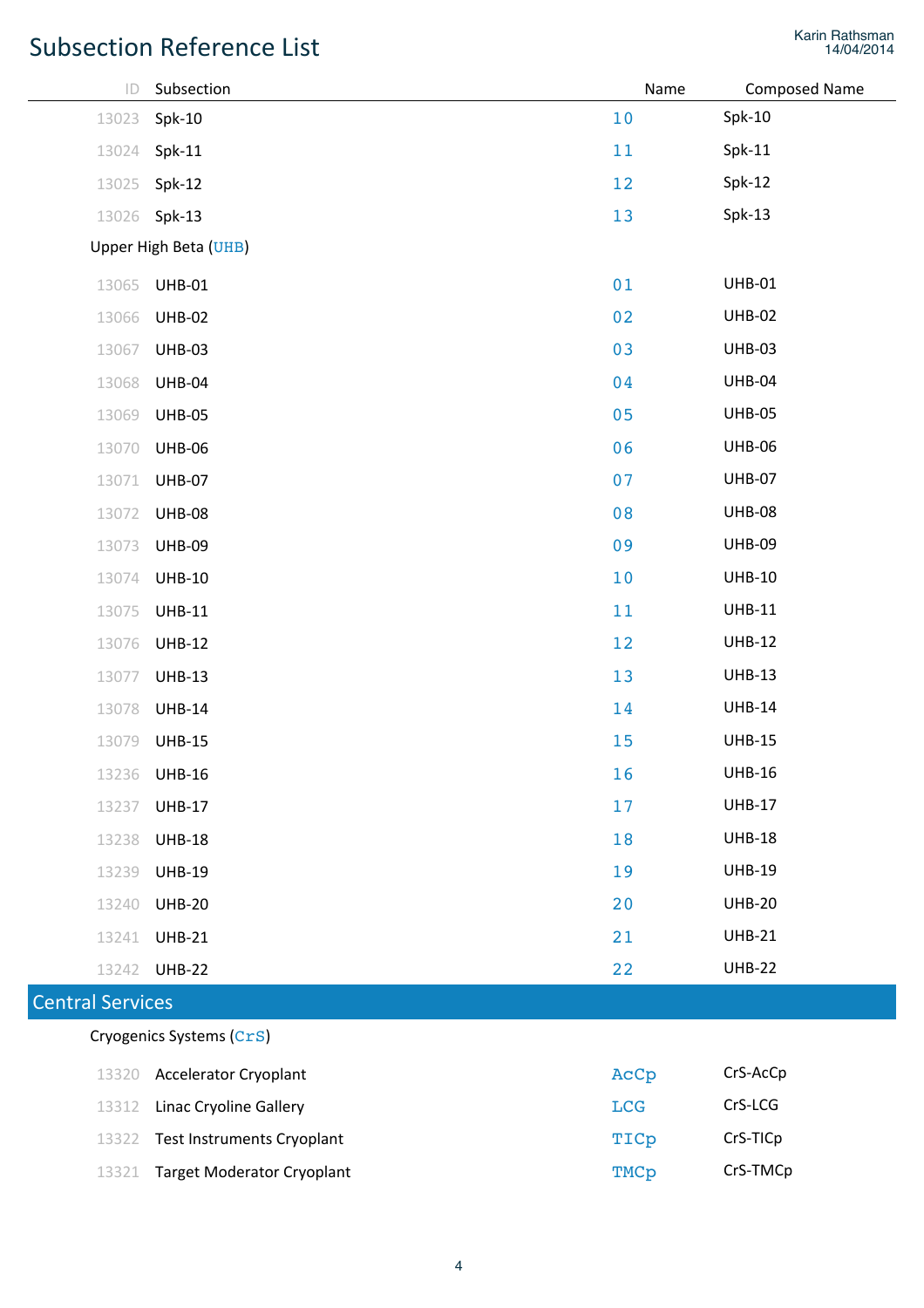| ID                        | Subsection                             | Name        | <b>Composed Name</b> |  |
|---------------------------|----------------------------------------|-------------|----------------------|--|
| Water cooling plant (WCP) |                                        |             |                      |  |
| 13127                     | <b>Back Up Water Station</b>           | <b>BUWS</b> | WCP-BUWS             |  |
| 13126                     | <b>Central Utilities Water Station</b> | <b>CUWS</b> | WCP-CUWS             |  |
| 13130                     | <b>HEBT Etcetera Water station</b>     | <b>HEWS</b> | WCP-HEWS             |  |
| 13128                     | Low Beta Water Station                 | <b>LBWS</b> | WCP-LBWS             |  |
| 13129                     | <b>Medium Beta Water Station</b>       | <b>MBWS</b> | WCP-MBWS             |  |
| 13131                     | <b>Target Water Station</b>            | TWS         | WCP-TWS              |  |
| <b>Target Station</b>     |                                        |             |                      |  |
|                           | <b>Active Cells (ActC)</b>             |             |                      |  |
| 13134                     | Confinement                            | Cn          | ActC-Cn              |  |
| 13135                     | Equipment                              | Eq          | ActC-Eq              |  |
| 13136                     | Handling                               | Hnd         | ActC-Hnd             |  |
|                           | <b>Active Fluids (ActF)</b>            |             |                      |  |
| 13139                     | Cover gas system                       | CvrG        | ActF-CvrG            |  |
| 13137                     | Active gas storage                     | GSq         | ActF-GSg             |  |
| 13141                     | Helium purification system             | HeP         | ActF-HeP             |  |
| 13138                     | Active liquid storage                  | LSq         | ActF-LSg             |  |
| 13140                     | Water purification system              | WtrP        | ActF-WtrP            |  |
|                           | <b>Active Handling (ActH)</b>          |             |                      |  |
| 13143 <b>Casks</b>        |                                        | Csk         | ActH-Csk             |  |
| 13142                     | Cranes and lifting tools               | Lift        | ActH-Lift            |  |
| 13144                     | Wheel handling system                  | Whl         | ActH-Whl             |  |
|                           | Mobile Active Vacuum (ActVM)           |             |                      |  |
| 13160                     | Mobile vacuum pumps                    | Pmp         | ActVM-Pmp            |  |
| 13161                     | Mobile vacuum cold traps               | Trp         | ActVM-Trp            |  |
|                           | <b>Active Workshops (ActWS)</b>        |             |                      |  |
| 13146                     | Active laboratory                      | Lab         | ActWS-Lab            |  |
| 13147                     | Machines                               | Mch         | ActWS-Mch            |  |
| 13148                     | Mobile testing tools                   | <b>MTst</b> | ActWS-MTst           |  |
| 13145                     | Welding workshop                       | Wld         | ActWS-Wld            |  |
| Handling mock-up (HMU)    |                                        |             |                      |  |
| 13149                     | Active cells mock-up geometry          | ActC        | HMU-ActC             |  |
| 13150                     | Monolith mock-up geometry              | MnltG       | HMU-MnltG            |  |
| 13151                     | MR plug replica                        | <b>MRRp</b> | HMU-MRRp             |  |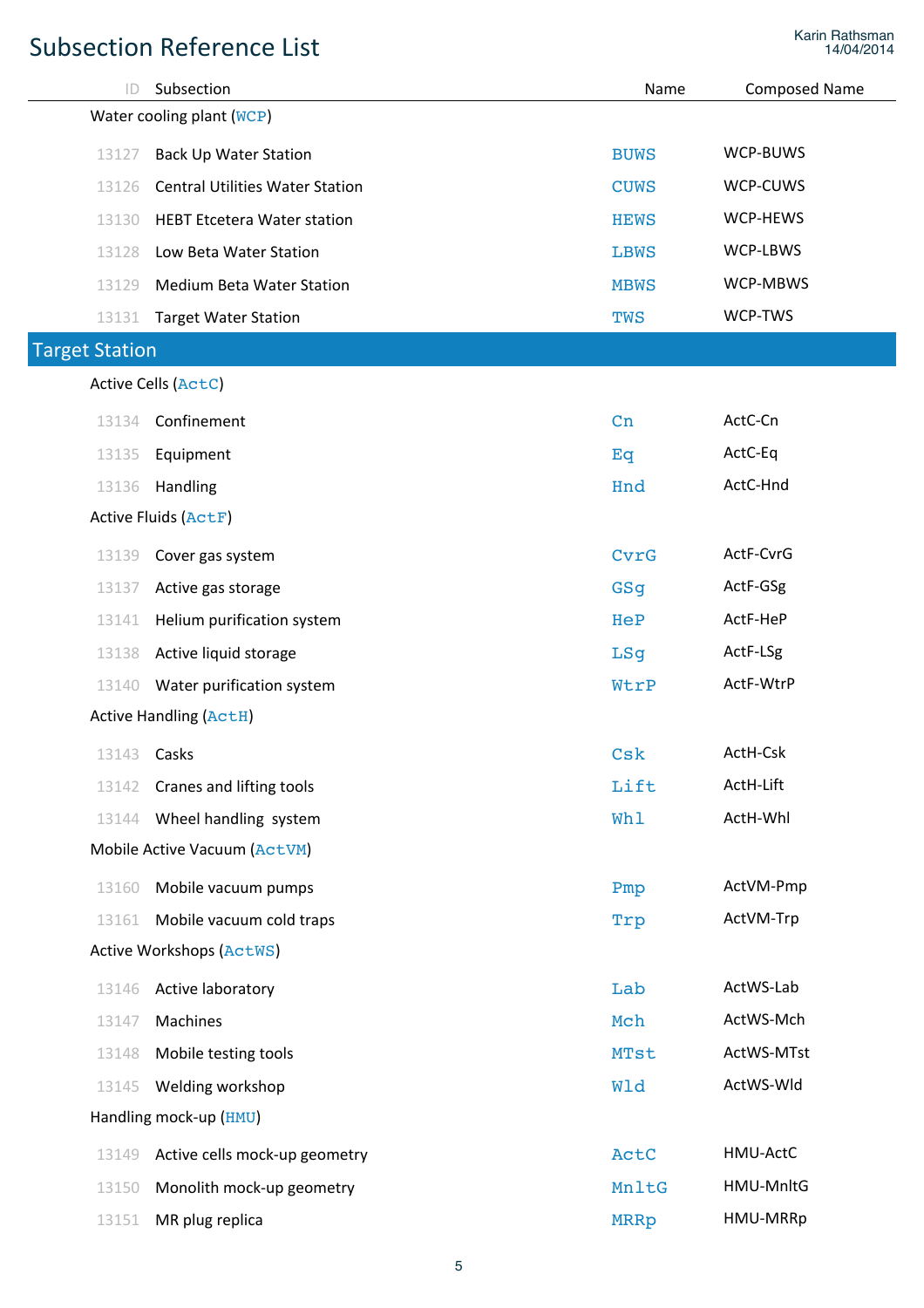| $\mathsf{ID}$ | Subsection                                      | Name         | <b>Composed Name</b> |  |  |
|---------------|-------------------------------------------------|--------------|----------------------|--|--|
| 13152         | Neutron beam guide insert replica               | <b>NBGRp</b> | HMU-NBGRp            |  |  |
| 13153         | PBW plug replica                                | <b>PBWRp</b> | HMU-PBWRp            |  |  |
| 13154         | Target replica                                  | TgtRp        | HMU-TgtRp            |  |  |
|               | Intermediate cooling Systems $(\text{Im}$ )     |              |                      |  |  |
| 13155         | Low temperature adsorber refrigeration system   | C4Ads        | Inm-C4Ads            |  |  |
| 13156         | Cryogenic moderator refrigeration system        | C4CryM       | Inm-C4CryM           |  |  |
| 13157         | Intermediate cooling system for gaseous systems | C4G          | $Inm-C4G$            |  |  |
| 13158         | Intermediate cooling system for liquid systems  | C4L          | Inm-C4L              |  |  |
| 13159         | Intermediate target cooling system              | C4Tqt        | Inm-C4Tgt            |  |  |
|               | Monolith (Mnlt)                                 |              |                      |  |  |
| 13168         | Monolith atmosphere system                      | Atm          | Mnlt-Atm             |  |  |
| 13169         | <b>Bulk shielding</b>                           | <b>BlkSh</b> | Mnlt-BlkSh           |  |  |
| 13170         | Irradiation plugs                               | IrPlq        | Mnlt-IrPlg           |  |  |
| 13171         | Liner                                           | Lin          | Mnlt-Lin             |  |  |
| 13174         | Neutron beam ports (NBP)                        | <b>NBP</b>   | Mnlt-NBP             |  |  |
| 13175         | Proton beam diagnostics plug                    | PBDPlq       | Mnlt-PBDPlg          |  |  |
| 13176         | Proton beam diagnostics skeleton                | <b>PBDS</b>  | Mnlt-PBDS            |  |  |
| 13172         | Removable shielding                             | <b>RvSh</b>  | Mnlt-RvSh            |  |  |
| 13167         | Shielding cooling system                        | ShCol        | Mnlt-ShCol           |  |  |
| 13173         | Shutter systems                                 | Shut         | Mnlt-Shut            |  |  |
| 13177         | Internal supporting structure                   | SpStr        | Mnlt-SpStr           |  |  |
| 13178         | Target diagnostics plug                         | TDPlq        | Mnlt-TDPlg           |  |  |
| 13179         | Target diagnostics skeleton                     | <b>TDS</b>   | Mnlt-TDS             |  |  |
|               | Moderator-Reflector (MR)                        |              |                      |  |  |
| 13165         | Cryogenic moderator system                      | CryM         | MR-CryM              |  |  |
| 13162         | Water moderator cooling system                  | <b>MCol</b>  | MR-MCol              |  |  |
| 13166         | MR plug                                         | Plg          | MR-Plg               |  |  |
| 13163         | Reflector cooling system A                      | <b>RColA</b> | MR-RColA             |  |  |
| 13164         | Reflector cooling system B                      | <b>RColB</b> | MR-RColB             |  |  |
|               | Proton Beam Window (PBW)                        |              |                      |  |  |
| 13180         | PBW cooling system                              | Col          | PBW-Col              |  |  |
| 13181         | PBW plug                                        | Plg          | PBW-Plg              |  |  |
|               | Radioactive Gaseous Effluent Confinement (RGEC) |              |                      |  |  |
| 13182         | Active cells branch                             | ActC         | RGEC-ActC            |  |  |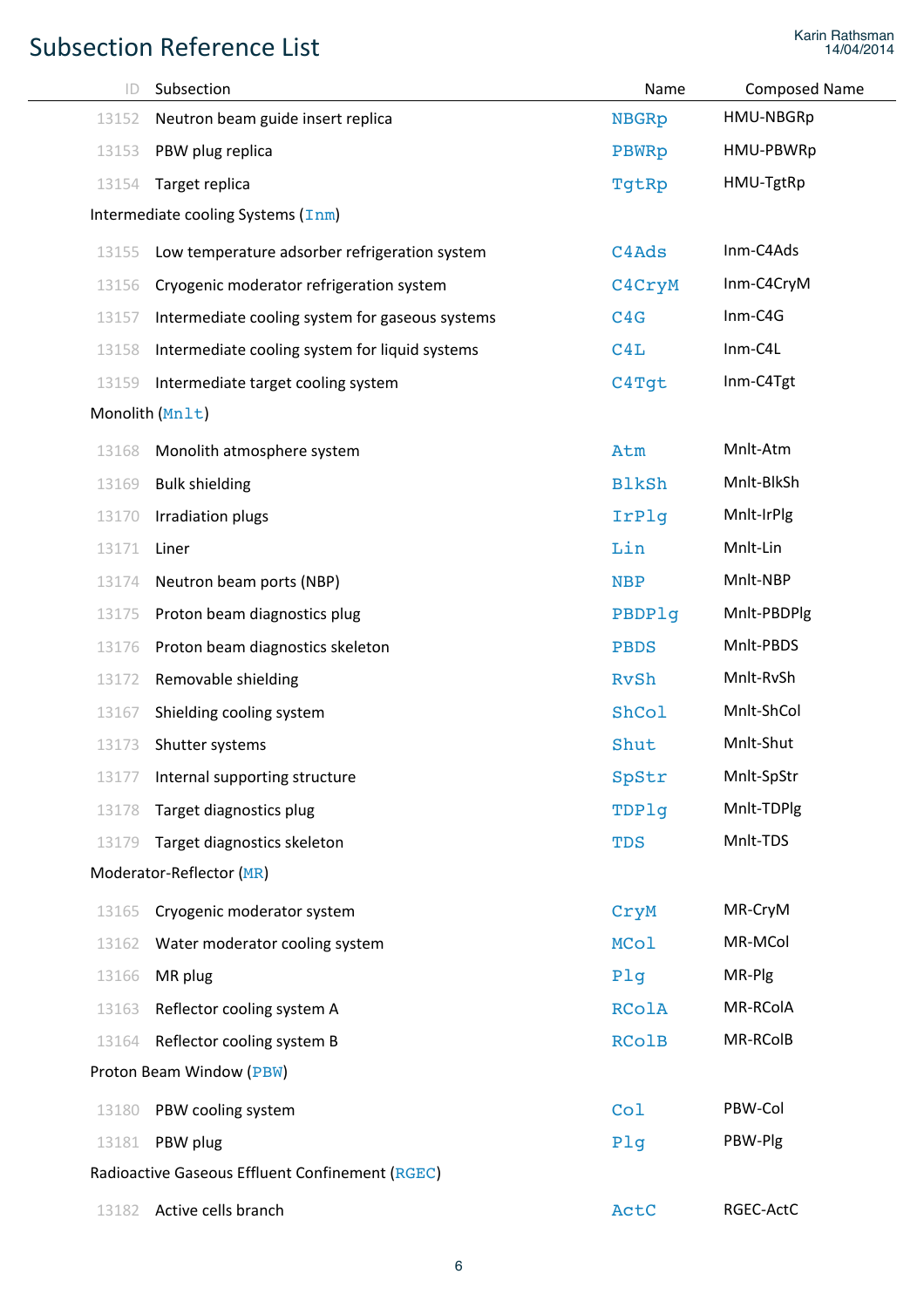| ID              | Subsection                                    | Name            | <b>Composed Name</b> |
|-----------------|-----------------------------------------------|-----------------|----------------------|
| 13190           | Room cooling for active areas                 | <b>ActCol</b>   | RGEC-ActCol          |
| 13183           | Active workshops branch                       | <b>ActWS</b>    | RGEC-ActWS           |
| 13184           | Basement branch                               | <b>Bsm</b>      | RGEC-Bsm             |
| 13185           | Connection cell branch                        | CncC            | RGEC-CncC            |
| 13186           | High Bay Branch                               | <b>HBB</b>      | RGEC-HBB             |
| 13187           | Internal neutron guide extraction zone branch | <b>NG</b>       | RGEC-NG              |
| 13189           | Transfer zone branch                          | Trn             | RGEC-Trn             |
| 13188           | Tritiated zone branch                         | Trt             | RGEC-Trt             |
|                 | Tune-up dump (TDmp)                           |                 |                      |
| 13207           | Charge monitor                                | C <sub>qM</sub> | TDmp-CgM             |
| 13205           | Beam dump control system                      | Ctrl            | TDmp-Ctrl            |
| 13212           | Enclosure tank                                | <b>ETnk</b>     | TDmp-ETnk            |
| 13206           | Proton beam dump handling system              | Hnd             | TDmp-Hnd             |
| 13209           | Inner inserts                                 | InIs            | TDmp-InIs            |
| 13210           | Outer inserts                                 | OtIs            | TDmp-Otls            |
| 13211           | Shutter system                                | Shut            | TDmp-Shut            |
| 13208           | Vacuum sealing systems                        | Vac             | TDmp-Vac             |
| Target (Tgt)    |                                               |                 |                      |
| 13196           | Primary target cooling system                 | Co1             | Tgt-Col              |
| 13197           | Target unit (drive)                           | Drv             | Tgt-Drv              |
|                 | 13198 Target unit (wheel)                     | Wh1             | Tgt-Whl              |
|                 | TS Storage (TSg)                              |                 |                      |
| 13203           | Storage of contaminated components            | ActSq           | TSg-ActSg            |
| 13204           | Storage of new components                     | <b>NwSq</b>     | TSg-NwSg             |
| Shielding (TSh) |                                               |                 |                      |
| 13191           | Shielding around beam extraction in exp hall  | <b>Bex</b>      | TSh-Bex              |
| 13192           | Shielding for Development beam dump systems   | Dmp             | TSh-Dmp              |
| 13193           | Neutron beam catcher system                   | <b>NBC</b>      | TSh-NBC              |
| 13194           | Proton beam line shielding                    | <b>PBL</b>      | TSh-PBL              |
| 13195           | Shielding above upper cells                   | <b>UpC</b>      | TSh-UpC              |
|                 | Target Safety System (TSS)                    |                 |                      |
| 13199           | Active monitoring                             | ActM            | TSS-ActM             |
| 13200           | Confinement barriers control system           | CnFB            | TSS-CnfB             |
| 13201           | Proton beam characteristic monitoring         | <b>PBM</b>      | TSS-PBM              |